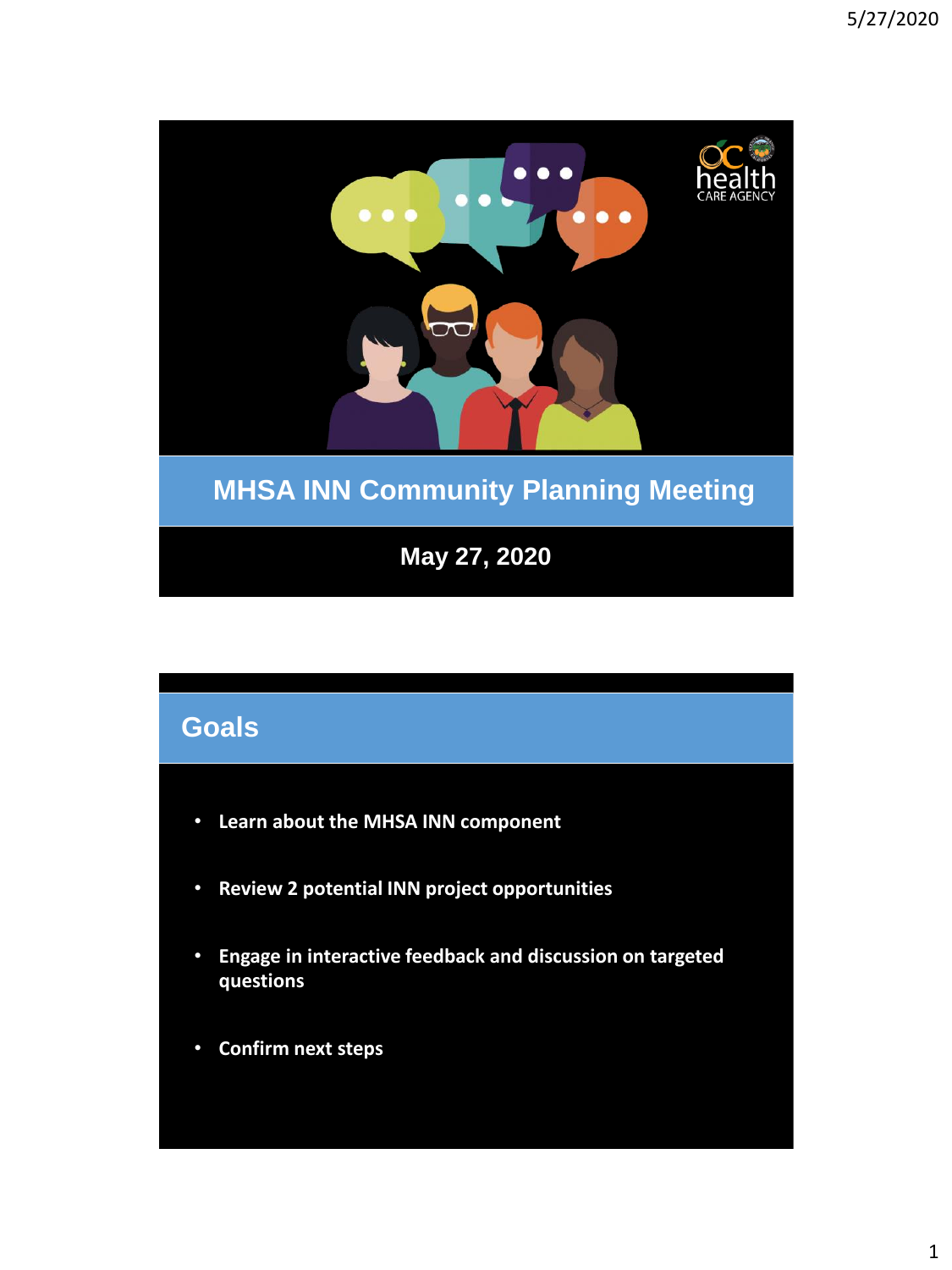### **Community Engagement - Mentimeter**

- **Mentimeter is an online, interactive platform used to engage the audience**
- **Questions are embedded throughout this presentation**
- **To respond to questions, you will need to access a web browser on your smartphone or device** 
	- **This is an optional, voluntary activity**
- **Responses are tabulated and will be used during this presentation to gather feedback and generate discussion**

### **Community Engagement – Mentimeter Test Question**

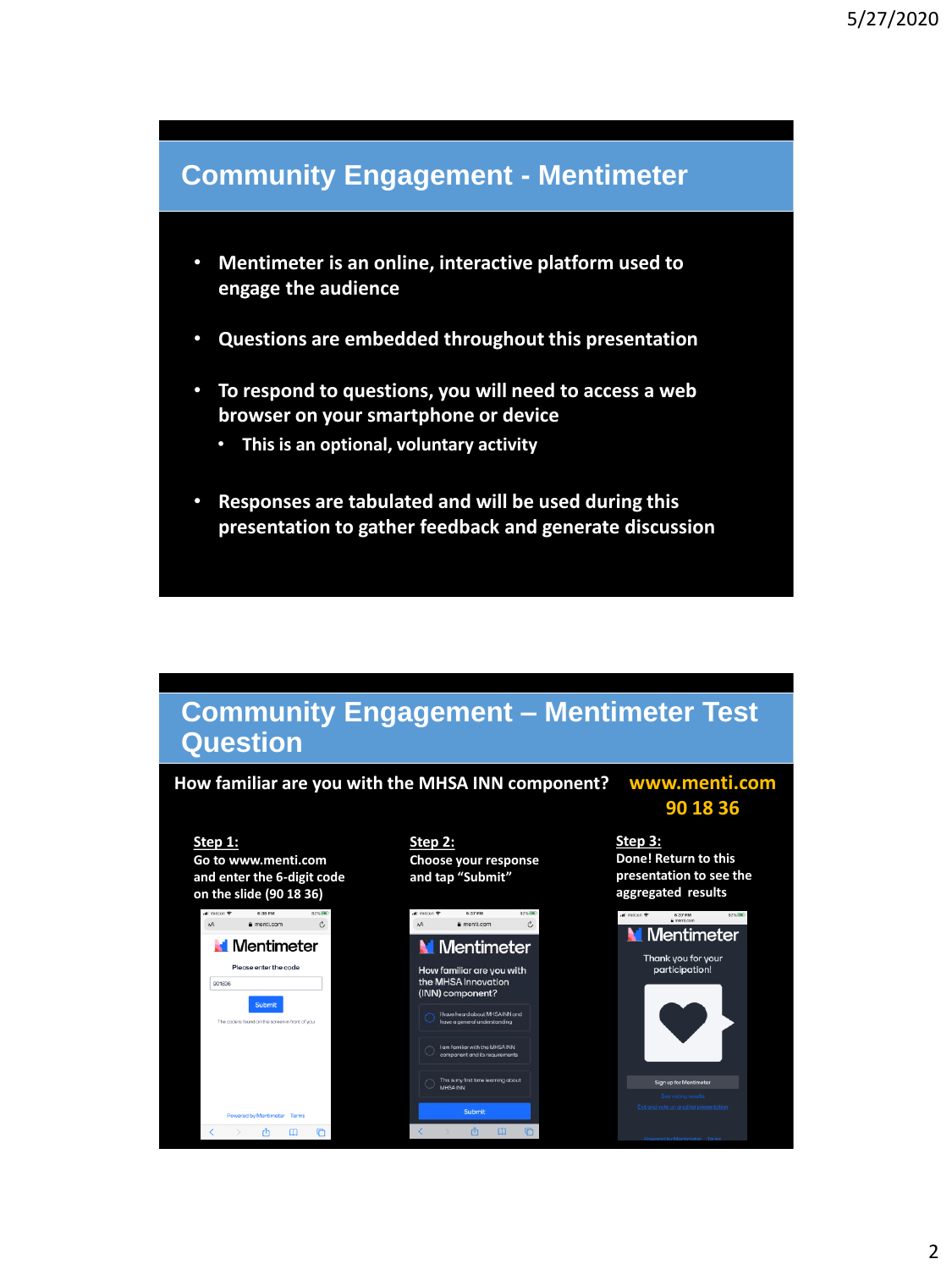

## **MHSA Innovation Component**

# **MHSA INN Component Description**

- **Represent 5% of MHSA funds**
- **Designed to evaluate new or changed practices in behavioral health**
- **Must be approved by the Mental Health Services Oversight and Accountability Commission (MHSOAC)**
- **Time-limited for up to 5 years**
- **Primarily focused on learning**
- **Intended to transform the behavioral health system**



**"Innovation is about transforming the system. You are trying to climb and move that mountain at the same time."**

> **~ Brian Sala, MHSOAC Deputy Director**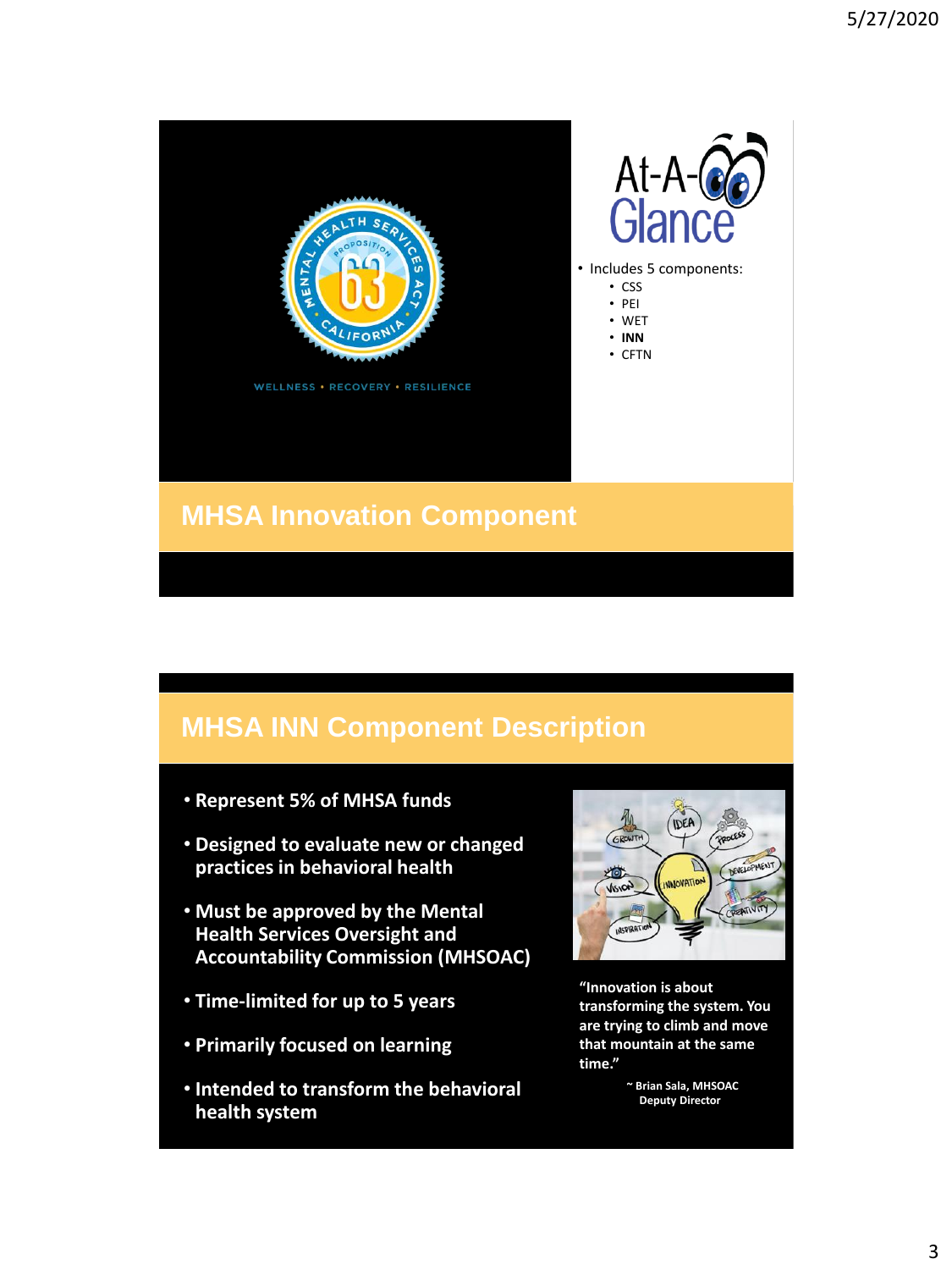

### **Primary Problem:**

- **During crisis, people can face challenges in communicating their mental health needs and preferences**
- **Providers can be resistant to client-driven care planning, particularly during the stress of a mental health crisis**
- **Conflict in how care is delivered can lead to distrust, frustration and lack of engagement in treatment plan**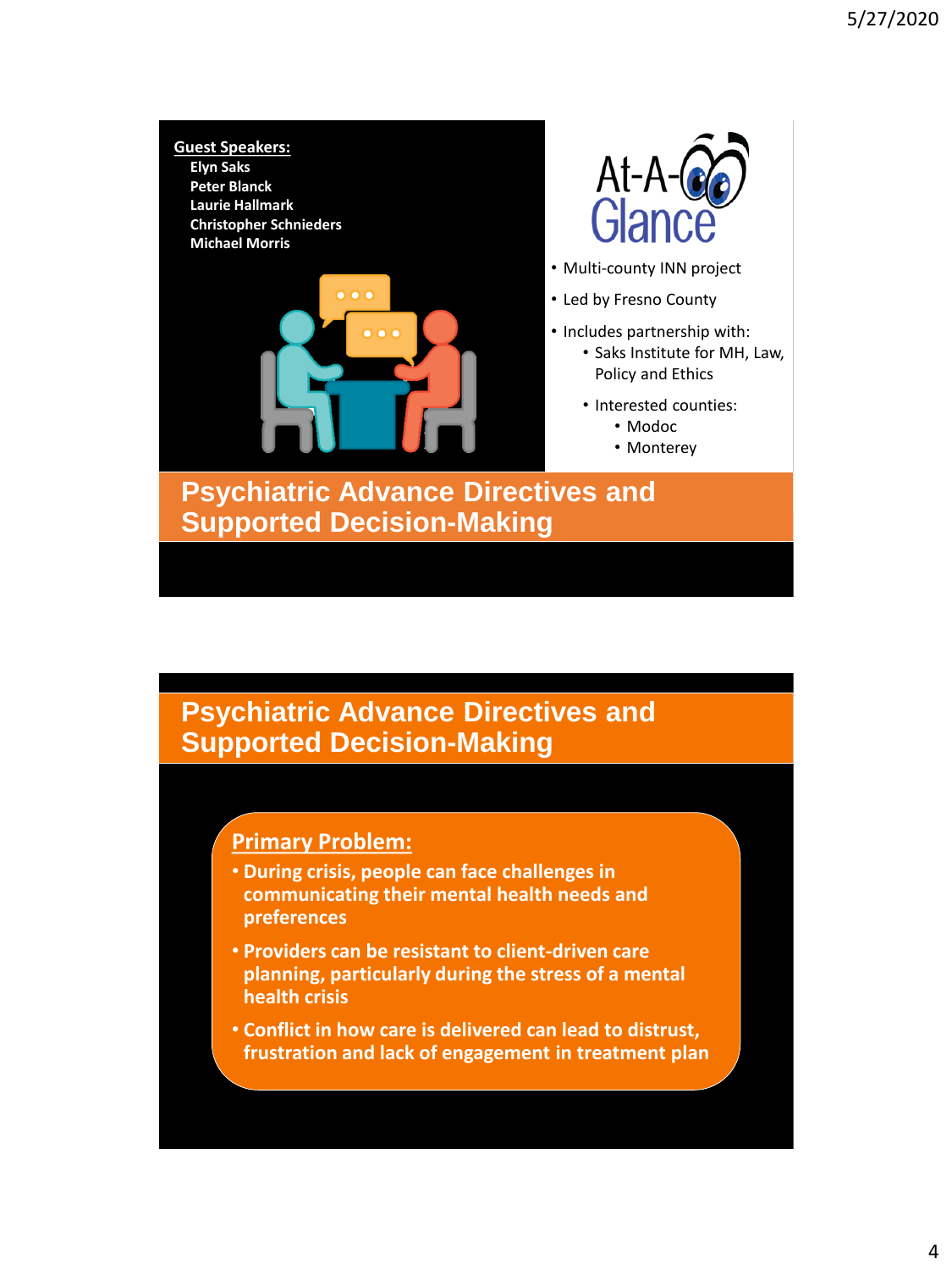#### **Psychiatric Advance Directive (PAD):**

- **Legal document that would enable a person to state preferences during a psychiatric crisis**
- **Reflects personal history, needs, experiences, etc.**
- **Works in conjunction with an individual's mental health plan**

#### **Benefits of a PAD:**

- **Fosters coordination of care across agencies**
- **Allows individual's wishes and priorities to inform treatment**
- **Empowers individuals to participate in their care**

### **Psychiatric Advance Directives and Supported Decision-Making**

#### **Supported Decision-Making (SDM):**

- **Strategy that allows individuals to receive support in their decision making**
- **Individuals choose who the supporters are, typically a trusted colleague or family member**

### **Benefits of SDM:**

• **Individuals have control over the types of support they receive and who supports them in the decision-making process**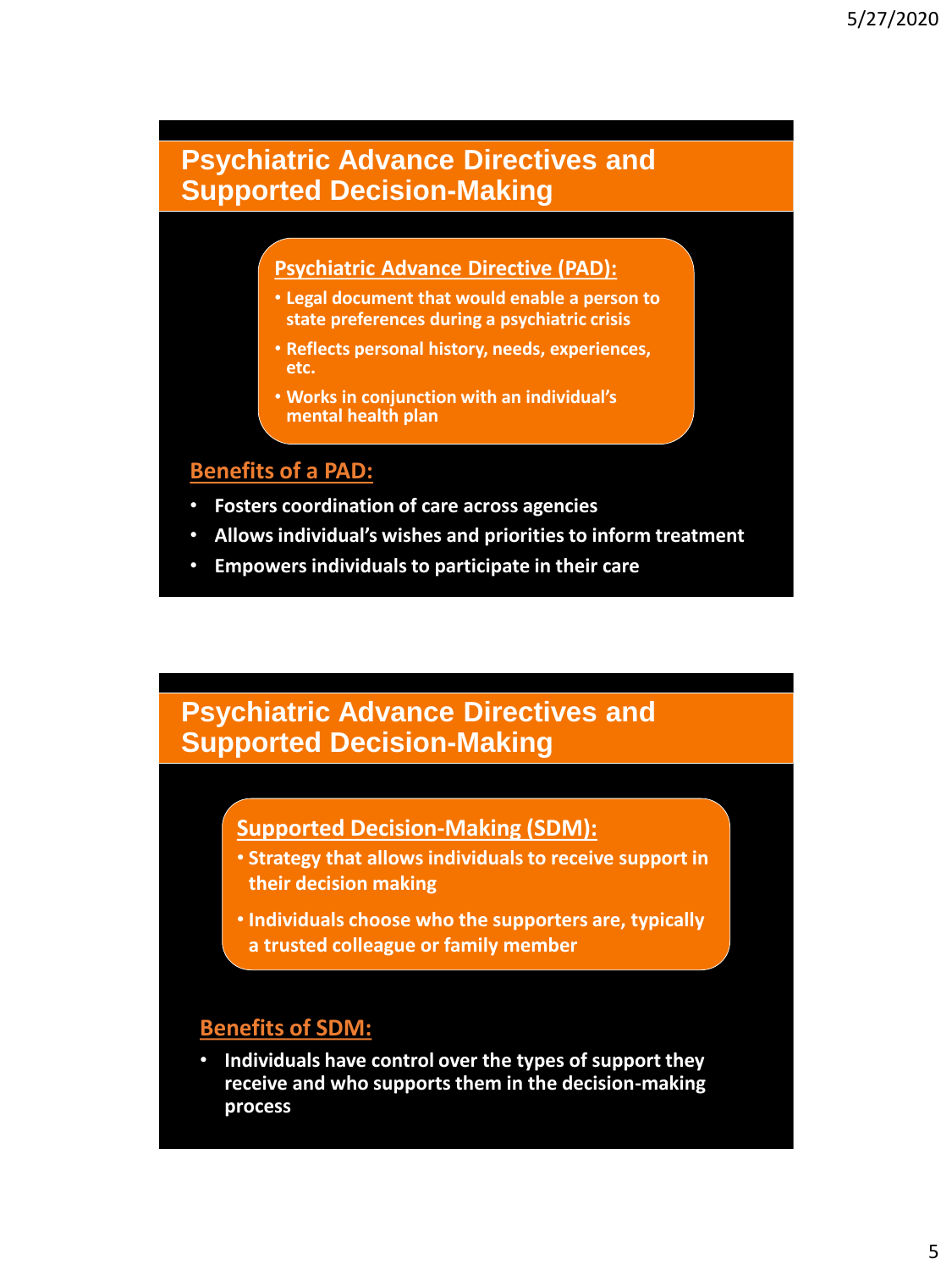#### **Project Description:**

- **Develop a tool for Advance Directives for Psychiatric Care to be used in California**
- **Implement tool using supported decision-making model**
- **Evaluate use of the tool across participating counties**
- **Explore the use of a database for sharing PADs/SDM**

### **Psychiatric Advance Directives and Supported Decision-Making**

#### **Goals:**

- **Identify barriers and challenges and any legal implications**
- **Evaluate impact on participants and outcomes**
- **Understand use across participating counties and different target populations**

#### **Target Population:**

• **Individuals living with serious mental illness who are at risk of needing involuntary care, criminal justice involvement and involuntary hospitalization**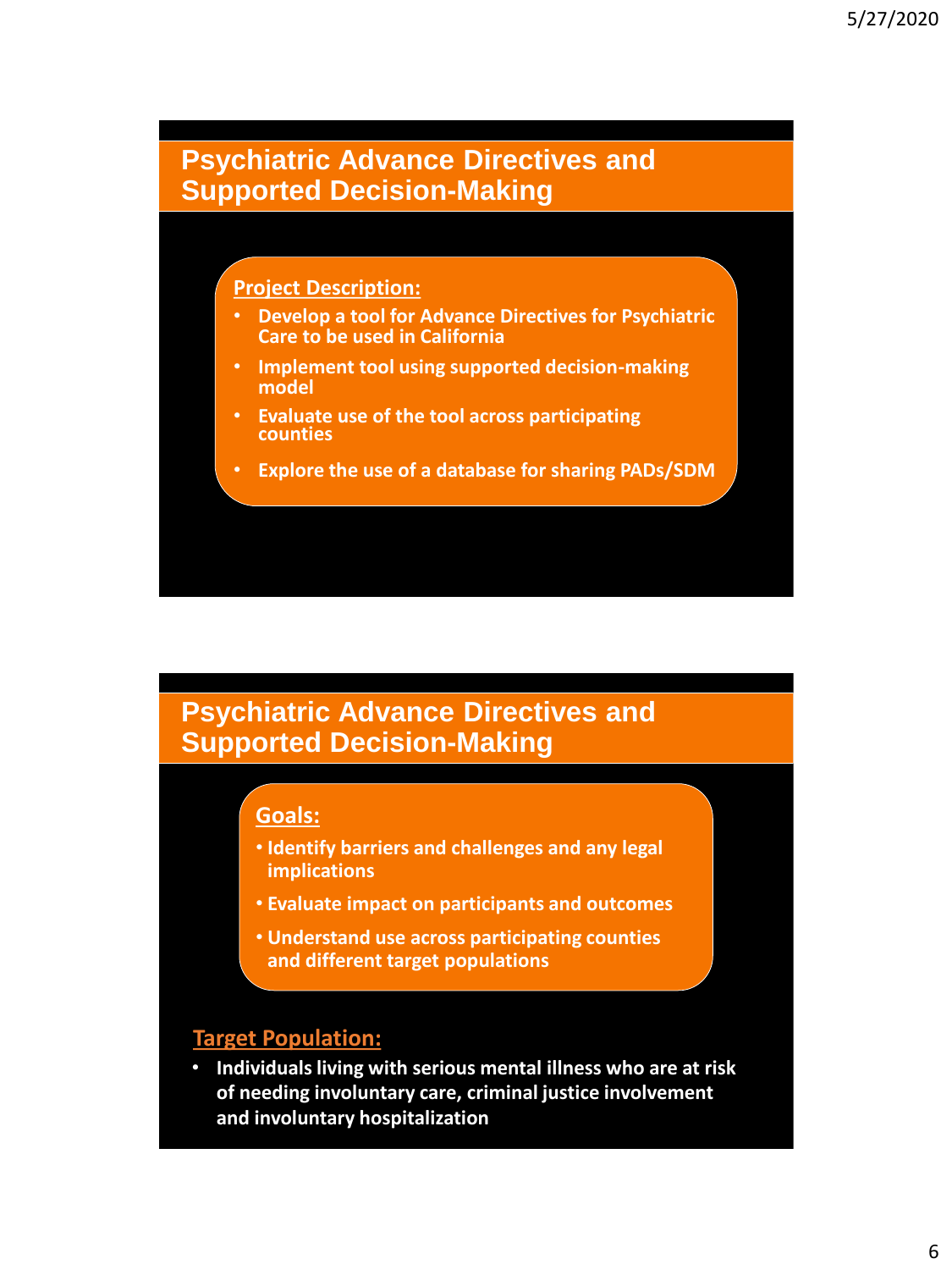**Potential Target Populations:**

- **TAY PACT**
- **HCA Correctional Health Services**

### **Proposed Timeline & Budget:**

- **3 Years**
- **\$950,000**

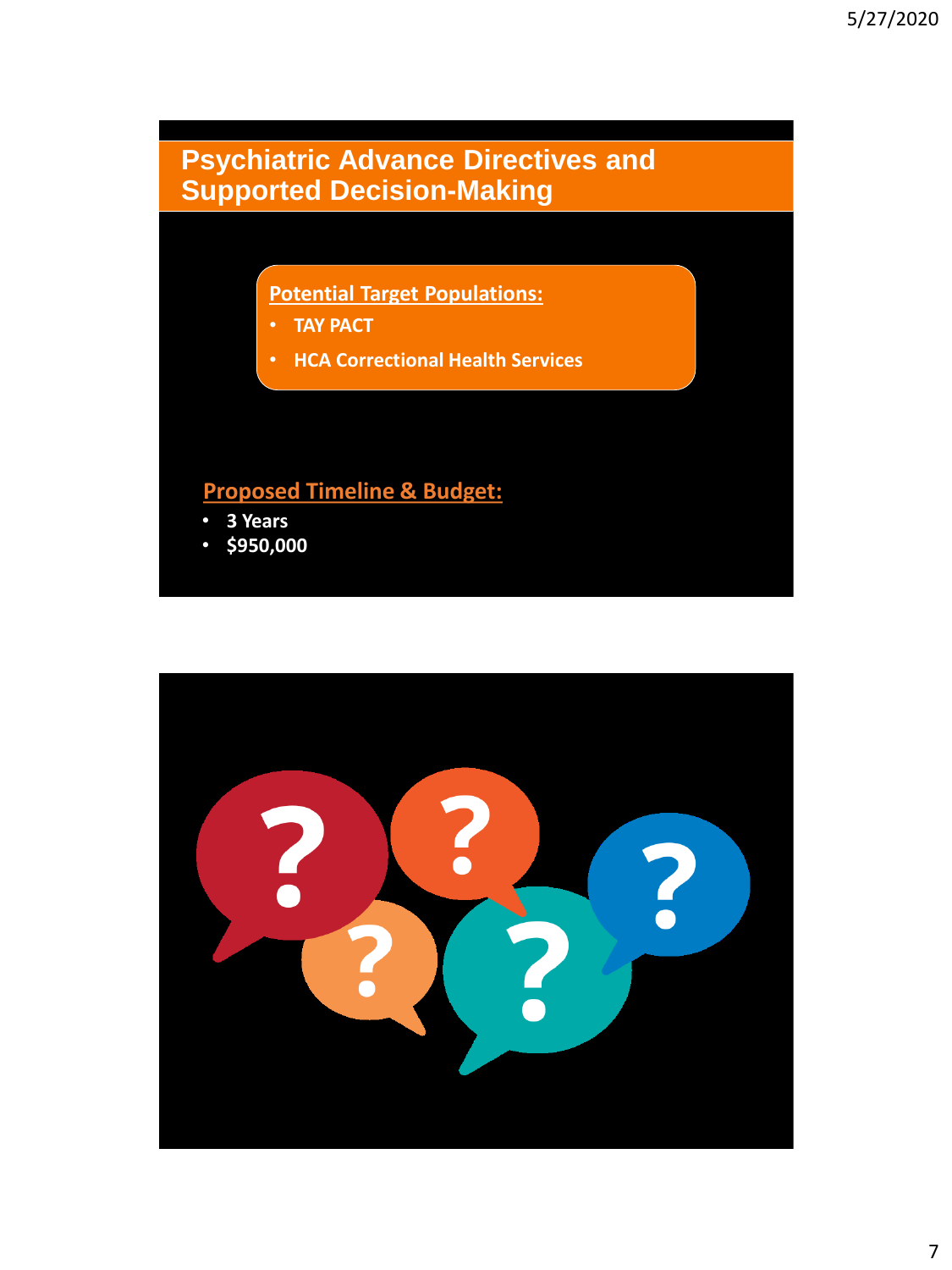

**While all stakeholder groups will be encouraged to participate, which communities do you believe must be sitting at the table to develop the PAD tool?** 

**www.menti.com**

**93 48 69**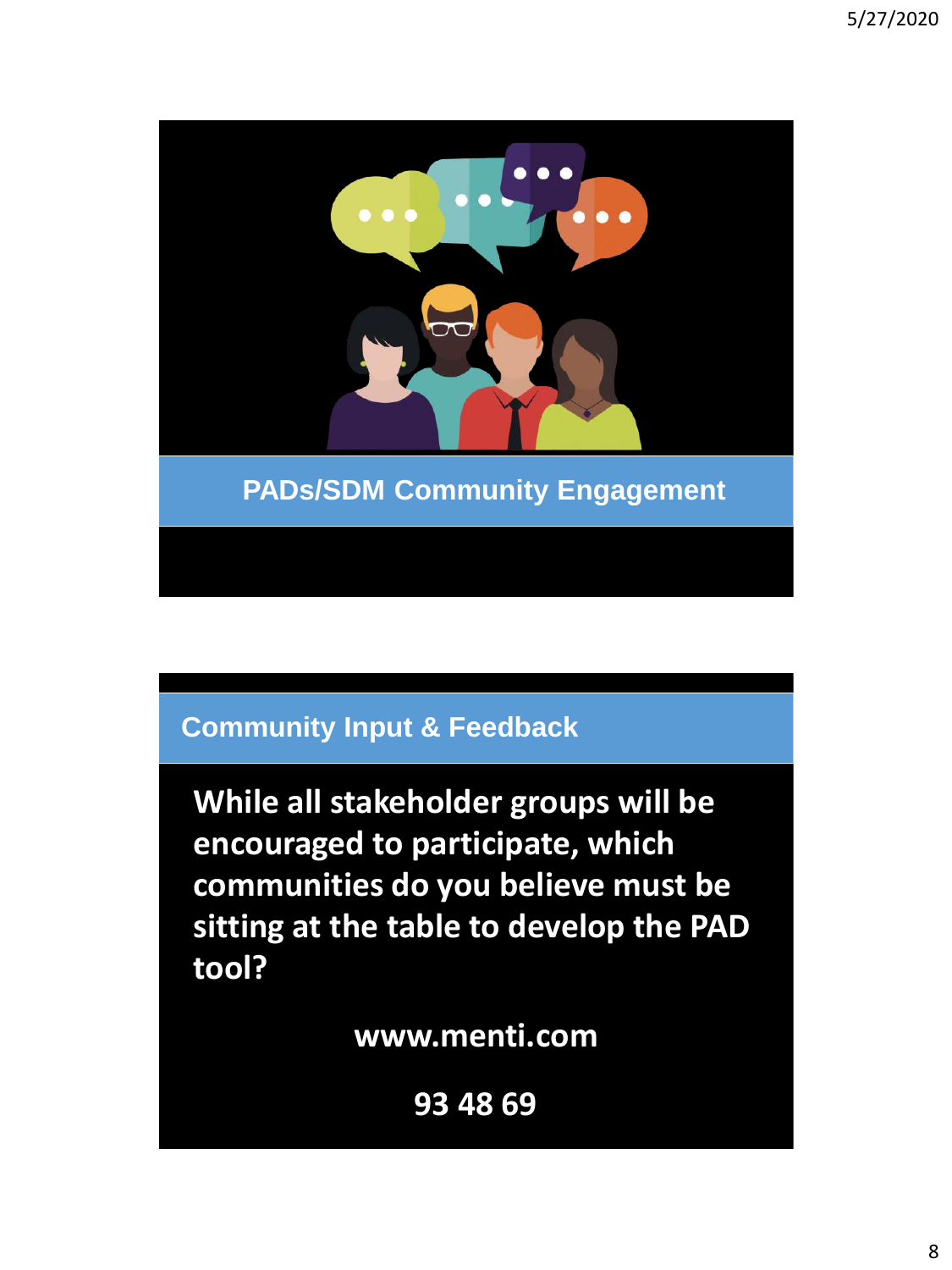# **Follow up question:**

**Which stakeholders were not included in the previous list that you think should be involved?** 

## **www.menti.com**

**11 74 43**





- OC INN project approved by MHSOAC in April 2014
- Goals:
	- Increase access to services
	- Enhance quality of life
- Project was unable to move forward and discontinued
- Opportunity to update and revise the initial proposal

# **Mobile Phones**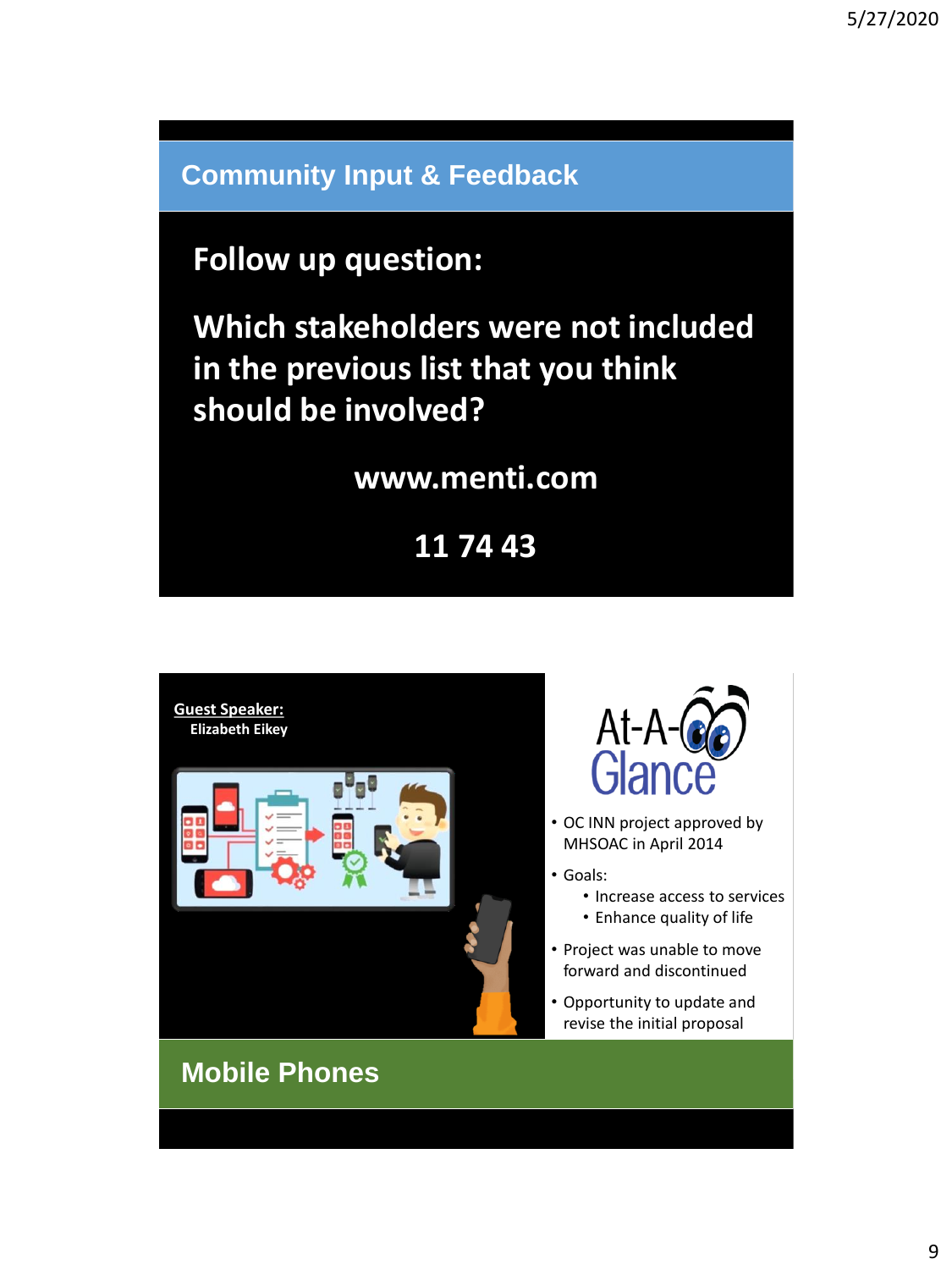### **Mobile Phones**

### **Project Description:**

- **Test Life Line phones, focusing on functionality of apps on the device**
- **Provide access to smartphones (may include linking consumers to Life Line phones) to help unserved and underserved populations access digital behavioral health apps**

#### **Target Population:**

• **Behavioral Health Services consumers living with serious mental illness who do not have access to smartphones** 

# **Mobile Phones**

# **Types of questions we'll answer:**

#### **Functionality**

**Does the app work on the phone?**

**Can you send and receive data using the phone?**

**How much phone battery does the app use?**

### **User Experience**

**How easy is it to download and get started with the app?**

**Can you input information into the app?**

**Can you receive output from the app (e.g., notifications, charts)?**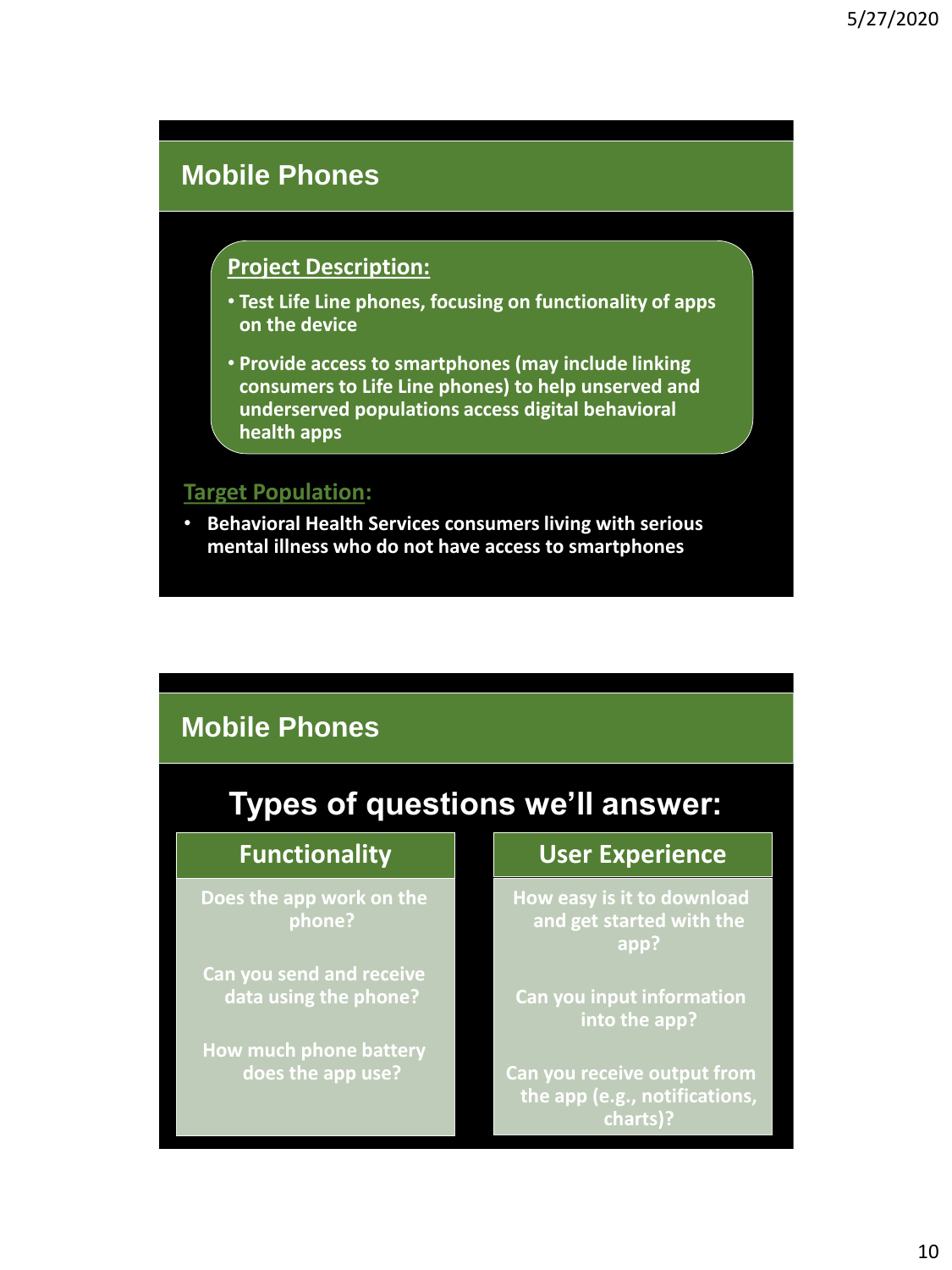# **Mobile Phones**

#### **Goals:**

- **Reduce barriers to accessing mental health services**
- **Reduce social isolation and increase support networks**
- **Increase self-reliance and management of mental health treatment**
- **Evaluate Lifeline phone compatibility with Help@Hand INN Project technologies**

### **Project Timeline and Budget:**

- **3 Years**
- **\$950,000**

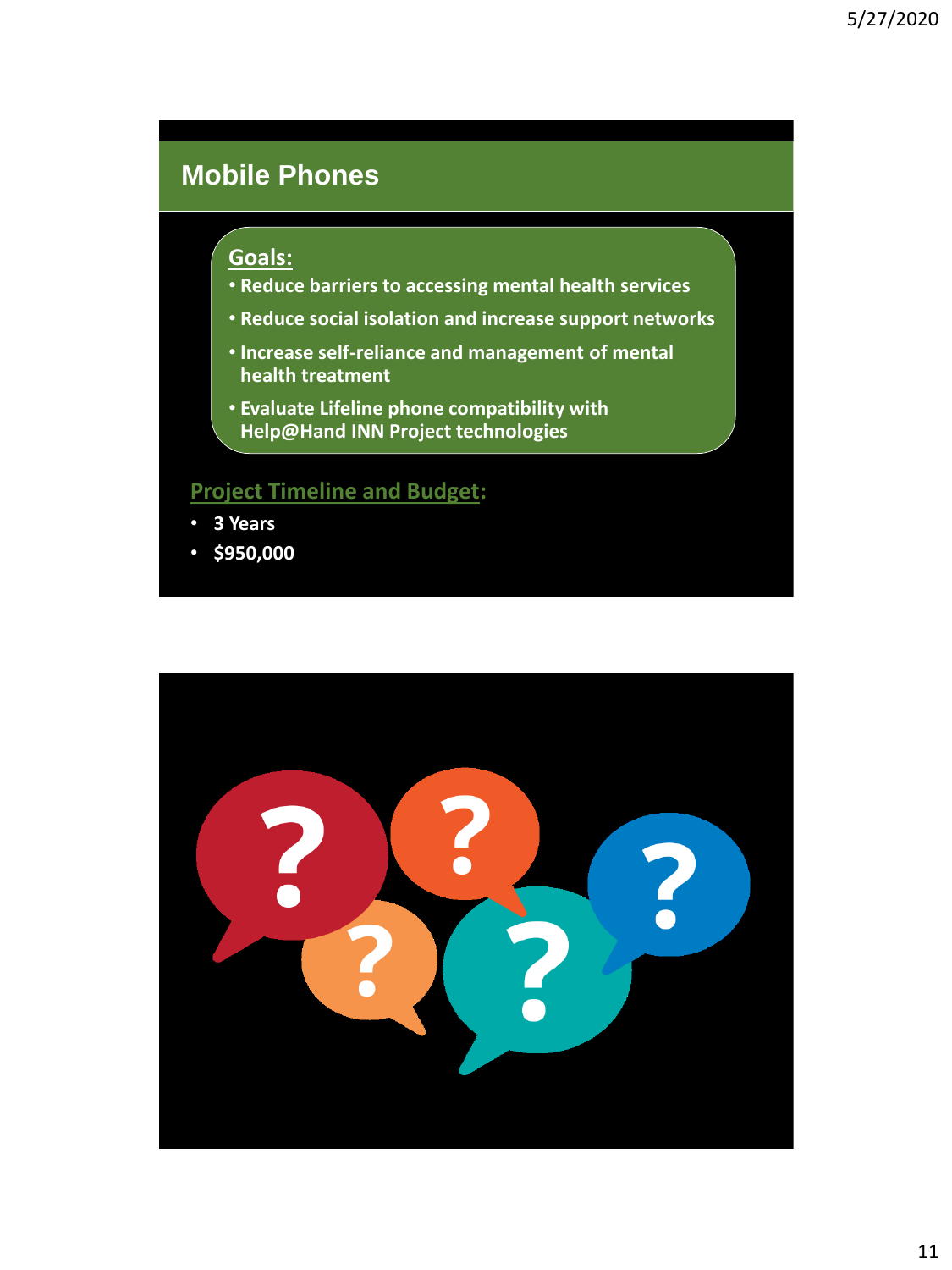

# **What are the priority age groups?**

**www.menti.com**

**74 83 50**